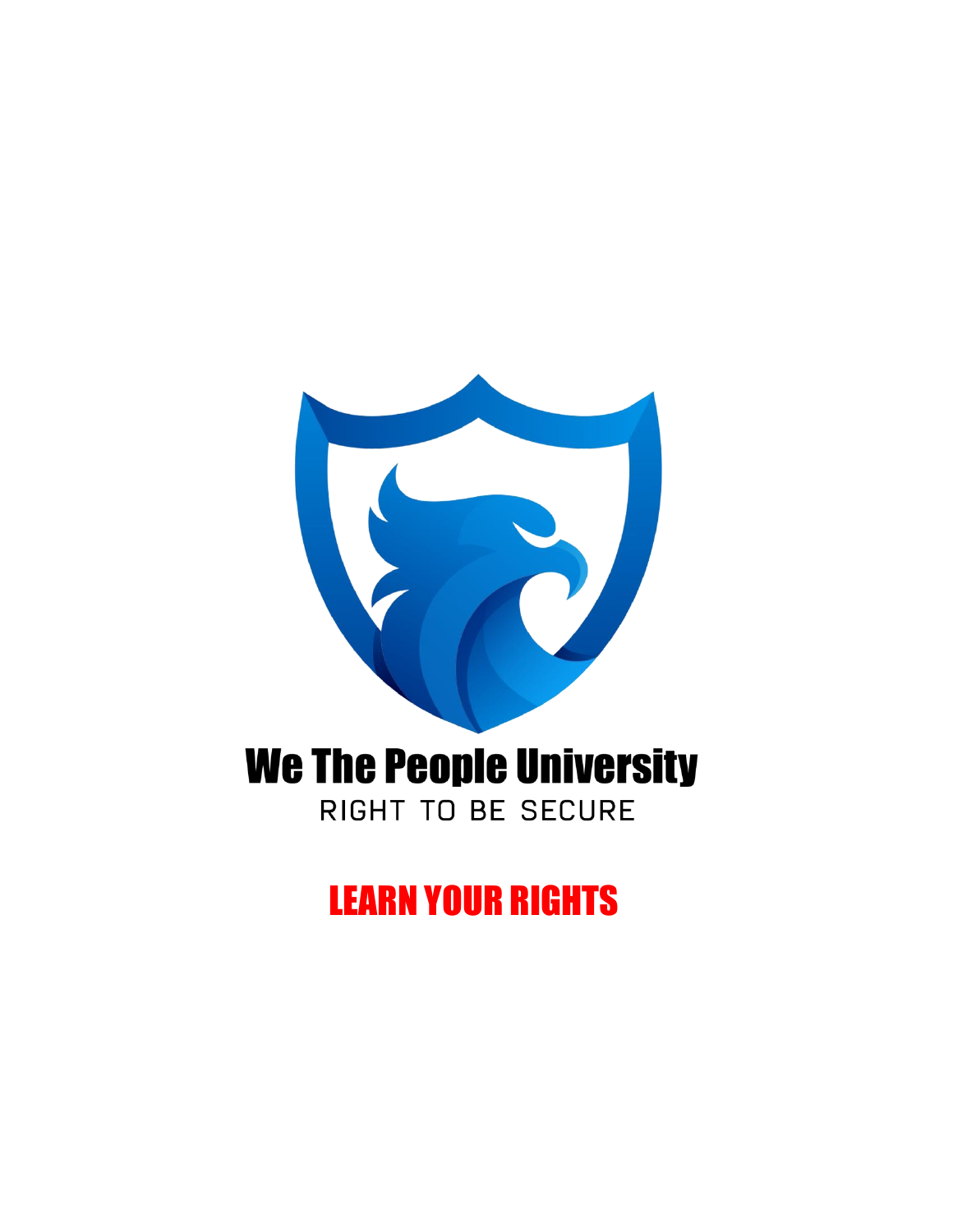# Surviving The Police The eBook

*Always remember there are several things you can do to assure that your encounter with the police do not get out of control.*

# **The 10 Rules to Remember When Dealing with The Police**

- 1. Remember you do have rights, but you must know them and how to use them.
- 2. Stay Calm
- 3. **DO NOT** consent to a search
- 4. Always ask the police if they have a warrant
- 5. **DO NOT** confess to any allegations when being accused of a crime
- 6. **NEVER** touch the officer or put him in fear
- 7. Remain silent
- 8. Ask if you are free to go
- 9. Ask for your attorney
- 10. Always file a complaint afterward if you truly believe your rights were violated

### **Traffic Stop Basics**

It's a good idea to keep your information such as registration, insurance, etc. over the driver side sun-visor.

Never fight with the police on the side of the road. Document your encounter and fight in court.

Understand your 4<sup>th</sup> Amendment Rights. A police officer cannot extend a stop longer than it takes for him to write the citation or warning for which he stopped you.

You are under no legal obligation to take a Field Sobriety Test when asked by the police. A Field Sobriety Test is not a pass or fail test it is only designed to collect evidence against you at trial.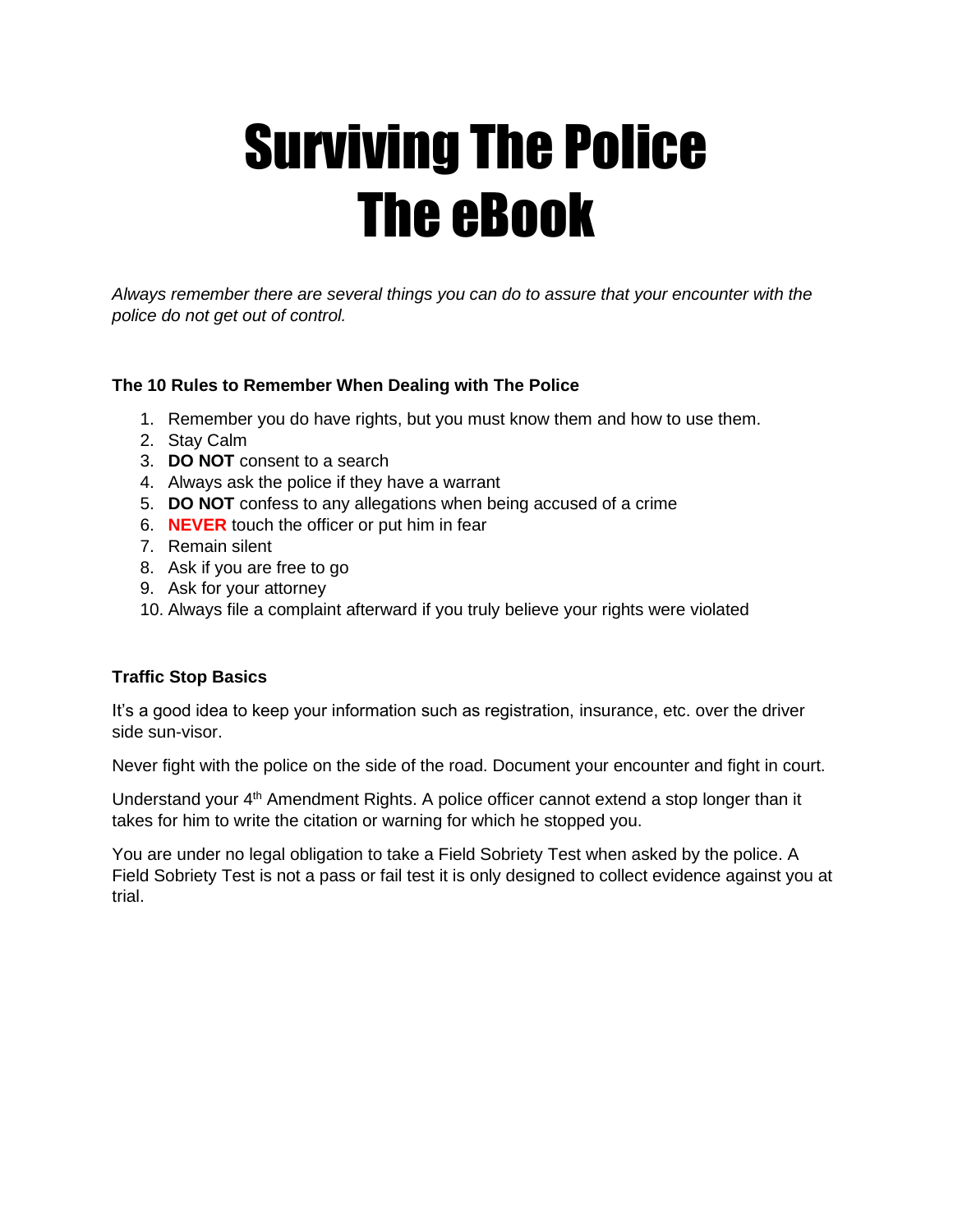# **TRICK QUESTIONS POLICE ASK DURING A TRAFFIC STOP**

# **1. Do You Know why I pulled you over?**

- a. This question initially seems normal; an officer of the law wants you to recognize the thing you did wrong. Unfortunately, this classic traffic stop opening is a trick question that's meant to catch drivers off guard before they have time to remember their **fifth amendment rights**.
- b. If people answer the question and suppose why officers pulled them over, their answers could be used against them in a court of law. For example, if someone were to say**, "because I ran a red light,"** the cop now has a stated confession from the accused. This kind of confession will not result in an automatic conviction, but it's not good for the defendant's case.

# **2. Where are you coming from?**

- a. This question seems innocent, but it's a critical part of the investigative process. Officers want to know where people are coming from so they can draw conclusions about their whereabouts.
- b. Suppose an officer has a hunch that someone is intoxicated, if the person says they are coming from brunch, a bar, or a club, you can now expect the cop to be on high alert. Historically speaking, having a cop think you're guilty isn't good for your case or your traffic stop.

# **3. Can I search your vehicle?**

a. Many people believe cops can search cars during traffic stops, but that's only semi-true. Cops can only search vehicles during traffic stops when they establish probable cause.

### **Search and Seizure**

Did you know police have absolutely no legal right to search you or your property without a warrant? The only exception is they must have at least one of seven other circumstances which must exist for them to have authority to search.

- *1. Consent*
- *2. Plain View*
- *3. Incident to Arrest and a few more.*

**Example:** The Plain View Doctrine or simply put Plain View, is when police see contraband in the open which would then give them probable cause to conduct a search. This is only one of seven circumstances that will allow police to search you or your property without a warrant.

You need to learn all circumstances where police are allowed to search. If you know all circumstances that give legal rights to police to search you or your property, it then allows you to know when they do not have the legal right to search.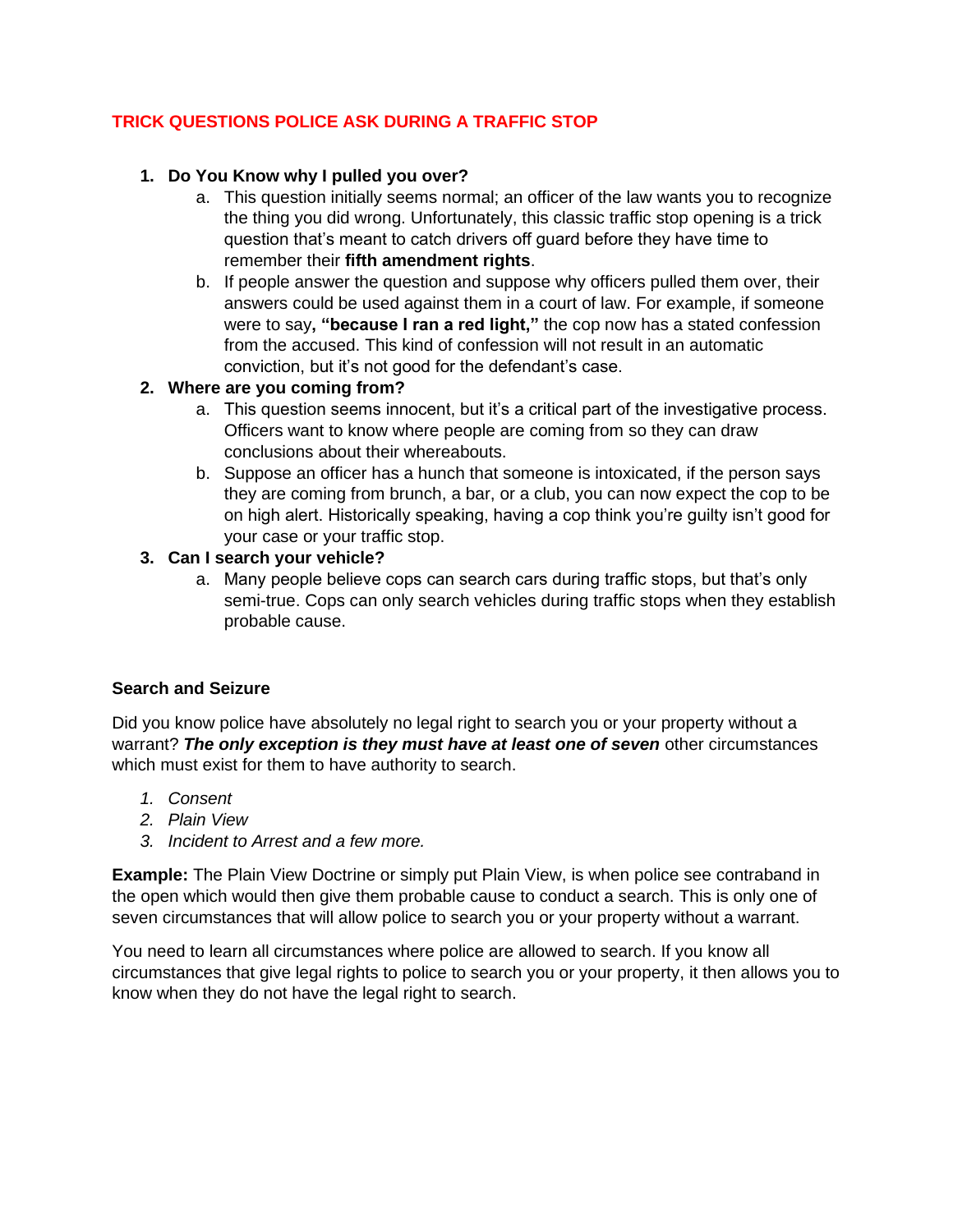### **When stopped advise the officer that you do not answer questions. Always keep a positive attitude and ask the following questions.**

- 1. What is your name and your badge number?
- 2. What is the reason for the seizure?
- 3. Am I detained or am I free to go?

Although you are not required by law to answer questions by police however, they are required to answer your questions

### **The Right to Remain Silent**

You are under no legal obligation to answer questions asked by the police. For example: The police ask you, where you are coming from or where are you going. You are under no legal obligation to give an answer.

#### **Case Law**

There are several case laws (Supreme Court Rulings) that protect your rights. You must learn these case laws for your own good. Learn your basic rights.

Example: In **Florida v. Jardines** the United States Supreme Court held that police can not use a drug detection dog on the front porch of someone's home. This constitutes a search and therefore requires a warrant.

There are several case laws that I cover in my online video course titled "Surviving The Police". I teach this and much more. You can find my course at [www.wethepeopleuniversity.com/courseregister](http://www.wethepeopleuniversity.com/courseregister) Please take this opportunity to learn your rights.

### **You Been Arrested**

After being arrested, most people instantly post bail if it is given. However, this is not the smartest thing to do. Before posting bail, you should first contact an attorney. Your attorney may be able to get your bail lowered or even removed altogether.

My course will teach you what you need to do if you are ever in this unfortunate situation. I cover this and many other topics in "Surviving The Police". You can find the course at [www.wethepeopleuniversity.com/courseregister](http://www.wethepeopleuniversity.com/courseregister) Please take this opportunity to learn your rights.

To win you must make sure you don't lose. If you don't know your basic rights and what the police can and can not do you most definitely will not come out on top. Most people have their rights violated by police. This is not because they do not have a deep knowledge of the law, but it is due to them not having a basic knowledge of the law. We are proud to say we have not found another course that is teaching the people their basic rights in this manner. Register for our course now at a discounted price for a limited time only.